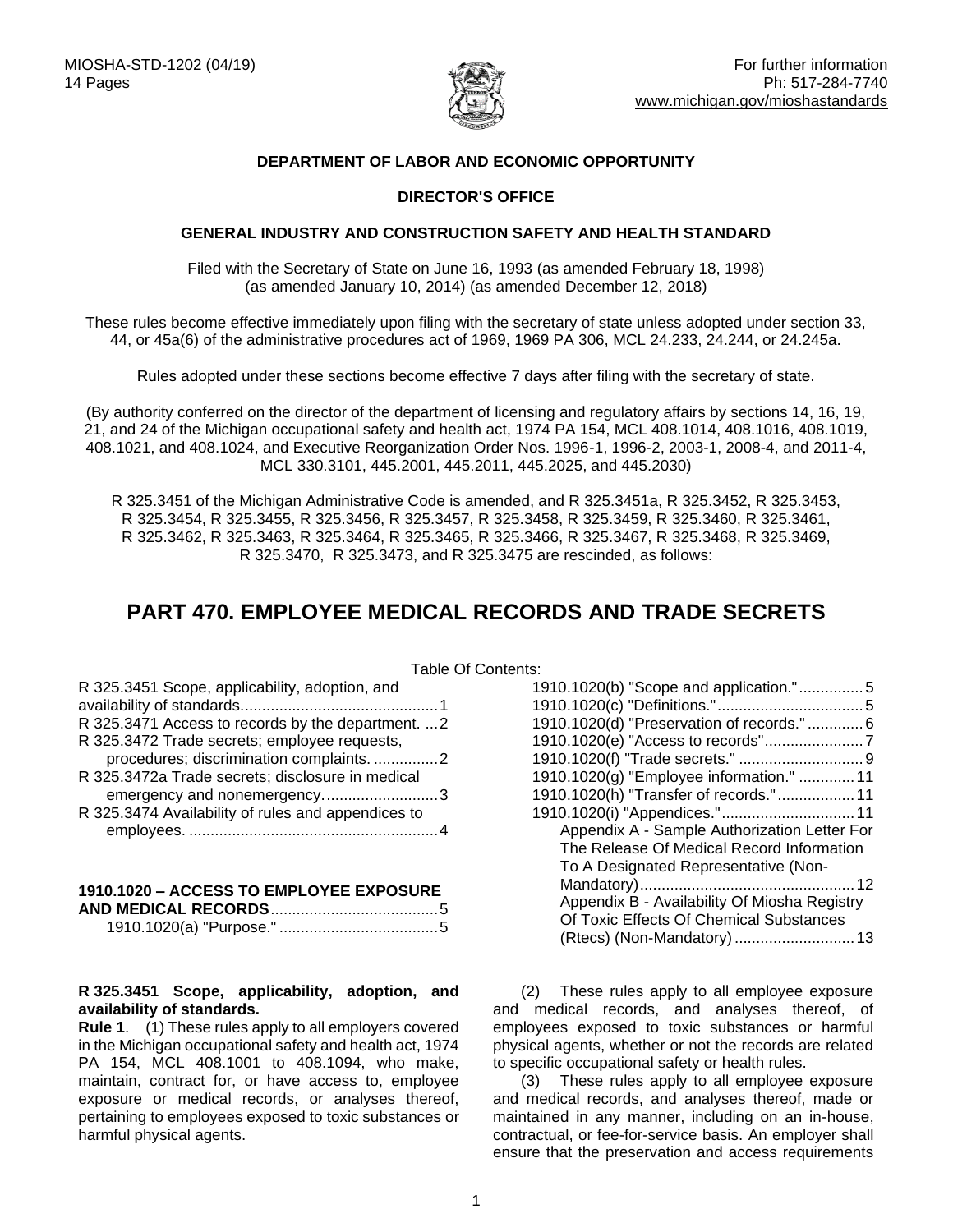of these rules are complied with, regardless of the manner in which records are made or maintained.

(4) The following federal Occupational Safety and Health Administration (OSHA) regulations are adopted by reference in these rules:

(a) 29 CFR 1910.1020 "Access to employee exposure and medical records," as amended June 8, 2011.

(b) 29 CFR 1910.1020, appendix A "Sample authorization letter for the release of employee medical record information to a designated representative (non-mandatory)," as amended June 20, 1996.

(c) 29 CFR 1910.1020, appendix B "Availability of NIOSH registry of toxic effects of chemical substances (RTECS) (non-mandatory)," as amended June 20, 1996.

(5) A reference to 29 CFR 1910.1200 means Occupational Health Standard Part 430 "Hazard Communication."

(6) The adopted federal regulations have the same force and effect as a rule promulgated under the Michigan occupational safety and health act, 1974 PA 154, MCL 408.1001 to 408.1094.

(7) The OSHA regulations adopted in these rules are available from the United States Department of Labor, Occupational Safety and Health Administration website, www.osha.gov, at no charge, as of the time of adoption of these rules.

(8) The regulations adopted in these rules are available for inspection at the Department of Licensing and Regulatory Affairs, MIOSHA Regulatory Services Section, 530 West Allegan Street, P.O. Box 30643, Lansing, Michigan, 48909-8143.

(9) The regulations adopted in these rules may be obtained from the publisher or the Department of Licensing and Regulatory Affairs, MIOSHA Regulatory Services Section, 530 West Allegan Street, P.O. Box 30643, Lansing, Michigan, 48909-8143, at the cost charged in this rule, plus \$20.00 for shipping and handling.

(10) The following Michigan Occupational Safety and Health Administration (MIOSHA) standard is referenced in these rules: Occupational Health Standard Part 430 "Hazard Communication," R 325.77001 to R 325.77004. Up to 5 copies of this standard may be obtained at no charge from the Department of Licensing and Regulatory Affairs, MIOSHA Regulatory Services Section, 530 West Allegan Street, P.O. Box 30643, Lansing, Michigan, 48909-8143 or via the internet at the following website: [www.michigan.gov/mioshastandards.](http://www.michigan.gov/mioshastandards) For quantities greater than 5, the cost, as of the time of adoption of these rules, is 4 cents per page.

**R 325.3451a Rescinded.**

**R 325.3452 Rescinded.**

- **R 325.3453 Rescinded.**
- **R 325.3454 Rescinded.**

**R 325.3455 Rescinded.** 

**R 325.3456 Rescinded.**

**R 325.3457 Rescinded.**

**R 325.3458 Rescinded.**

**R 325.3459 Rescinded.**

**R 325.3460 Rescinded.**

**R 325.3461 Rescinded.** 

**R 325.3462 Rescinded.** 

**R 325.3463 Rescinded.**

**R 325.3464 Rescinded.** 

**R 325.3465 Rescinded.** 

**R 325.3466 Rescinded.**

**R 325.3467 Rescinded.**

**R 325.3468 Rescinded.** 

**R 325.3469 Rescinded.**

**R 325.3470 Rescinded**.

#### <span id="page-1-0"></span>**R 325.3471 Access to records by the department.**

**Rule 21.** (1) An employer shall, upon request, and without derogation of any rights under the constitution and the act that the employer chooses to exercise, assure the prompt access of representatives of the department to employee exposure and medical records and to analyses based on exposure or medical records. (2) If a representative of the department seeks access to personally identifiable employee medical information by presenting to the employer a written access order signed by the director, the employer shall prominently post a copy of the written access order for not less than 15 working days.

#### <span id="page-1-1"></span>**R 325.3472 Trade secrets; employee requests, procedures; discrimination complaints.**

**Rule 22.** (1) Except as provided in subrule (3) of this rule, an employer may delete, from records that are requested by a health professional, employee, or designated representative, a trade secret, as defined by section 6(7) of the act, which discloses manufacturing processes or which discloses the percentage of a chemical substance in a mixture, if the employer notifies the health professional, employee, or designated representative, in writing, that the trade secret information has been deleted.

(2) If deletion of trade secret information by an employer pursuant to the provisions of subrule (1) of this rule substantially impairs the evaluation of a place where, or a time when, exposure of an employee to a toxic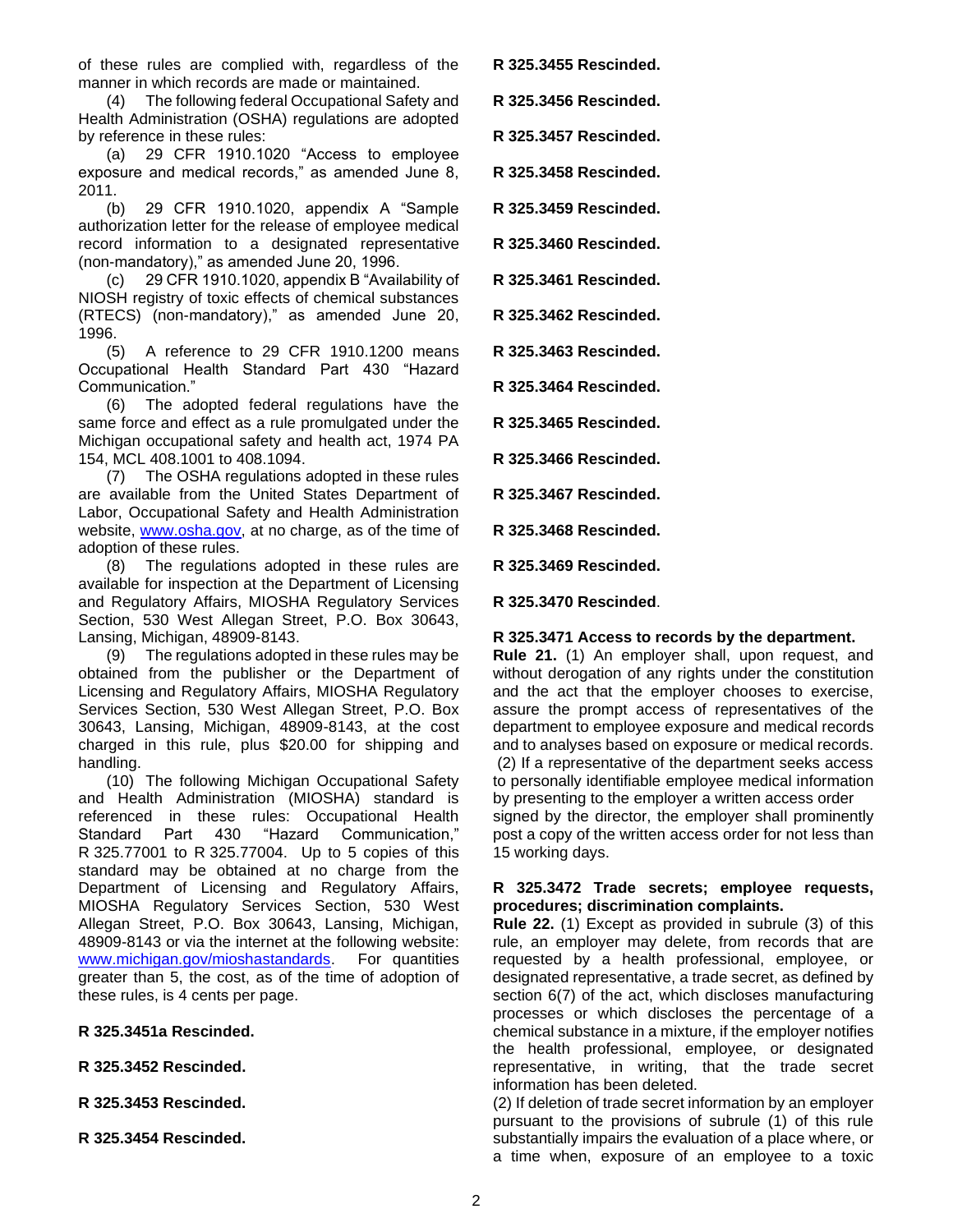substance or harmful physical agent occurred, the employer shall provide alternative information that is sufficient to permit the employee or designated representative to identify where and when exposure occurred.

(3) An employer may withhold a specific chemical name and identity, the exact percentage (concentration) of the substance in a mixture, and other specific identification of a toxic substance from a disclosable record if all of the following provisions are satisfied:

(a) The claim that the information withheld is a trade secret can be supported pursuant to the provisions of section 14d of the act.

(b) All other available information on the properties and toxic effects of the substances is disclosed.

(c) The employer informs the requesting party that the specific chemical identity and percentage composition are withheld as a trade secret.

(d) The specific chemical identity and percentage composition are made available, upon request, to health professionals, employees, and designated representatives pursuant to the applicable provisions of R 325.3472a.

## <span id="page-2-0"></span>**R 325.3472a Trade secrets; disclosure in medical emergency and nonemergency.**

**Rule 22a.** (1) If a treating physician or nurse determines that a medical emergency exists and the specific chemical identity or specific percentage of composition of a toxic substance is necessary for emergency or first aid treatment, an employer shall immediately disclose the specific chemical identity or percentage composition of a trade secret chemical to the treating physician or nurse, regardless of the existence of a written statement of need or a confidentiality agreement. The employer may require a written statement of need and confidentiality agreement, pursuant to the provisions of subrules (2) and (3) of this rule, as soon as circumstances permit.

(2) In nonemergency situations, an employer shall, upon request, disclose a specific chemical identity or percentage composition, otherwise permitted to be withheld pursuant to the provisions of R 325.3472(4), to

a health professional, employee, or designated representative if all of the following provisions are met: (a) The request is in writing.

(b) The request describes, with reasonable detail, 1 or more of the following occupational health needs for the information:

(i) To assess the hazards of the chemicals to which employees will be exposed.

(ii) To conduct or assess sampling of the workplace atmosphere to determine employee exposure levels.

(iii) To conduct preassignment or periodic medical surveillance of exposed employees.

(iv) To provide medical treatment to exposed employees.

(v) To select or assess appropriate personal protective equipment for exposed employees.

(vi) To design or assess engineering controls or other protective measures for exposed employees.

(vii) To conduct studies to determine the health effects of exposure.

(c) The request explains, in detail, why the disclosure of the specific chemical identity or percentage composition is essential and why the disclosure of the following information would not enable the health professional, employee, or designated representative to provide the occupational health services described in subrule (2)(b) of this rule:

(i) The properties and effects of the chemical.

(ii) Measures for controlling workers' exposure to the chemical.

(iii) Methods of monitoring and analyzing worker exposure to the chemical.

(iv) Methods of diagnosing and treating harmful exposures to the chemical.

(d) The request includes a description of the procedures to be used to maintain the confidentiality of the disclosed information.

(e) The health professional, employee, or designated representative and the employer or contractor of the services of the health professional or designated representative agree, in a written confidentiality agreement, that the health professional, employee, or designated representative will not use the trade secret information for any purpose other than the health need asserted and agree not to release the information under any circumstances other than to the department, as provided in subrule (7) of this rule, except as authorized by the terms of the agreement or by the employer.

(3) The confidentiality agreement that is authorized by subrule (2) of this rule may do either of the following:

(a) Restrict the use of the information to the health purposes indicated in the written statement of need.

(b) Provide for appropriate legal remedies for a breach of the agreement, including stipulation of a reasonable estimate of likely damages. The agreement shall not include requirements for the posting of a penalty bond.

(4) Nothing in these rules is meant to preclude the parties from pursuing non-contractual remedies to the extent permitted by law.

(5) If the health professional, employee, or designated representative who receives the trade secret information decides that there is a need to disclose it to the department, then the employer who provided the information shall be informed by the health professional before, or at the same time as, the disclosure.

(6) If an employer denies a written request for disclosure of a specific chemical identity or percentage composition, then the denial shall be in compliance with all of the following provisions:

(a) Be provided to the health professional, employee, or designated representative within 30 days of the request. (b) Be in writing.

(c) Include evidence to support the claim that the specific chemical identity or percentage composition is a trade secret according to the provisions of section 14d of the act.

(d) State the specific reasons why the request is being denied.

(e) Explain in detail how alternative information may satisfy the specific medical or occupational health need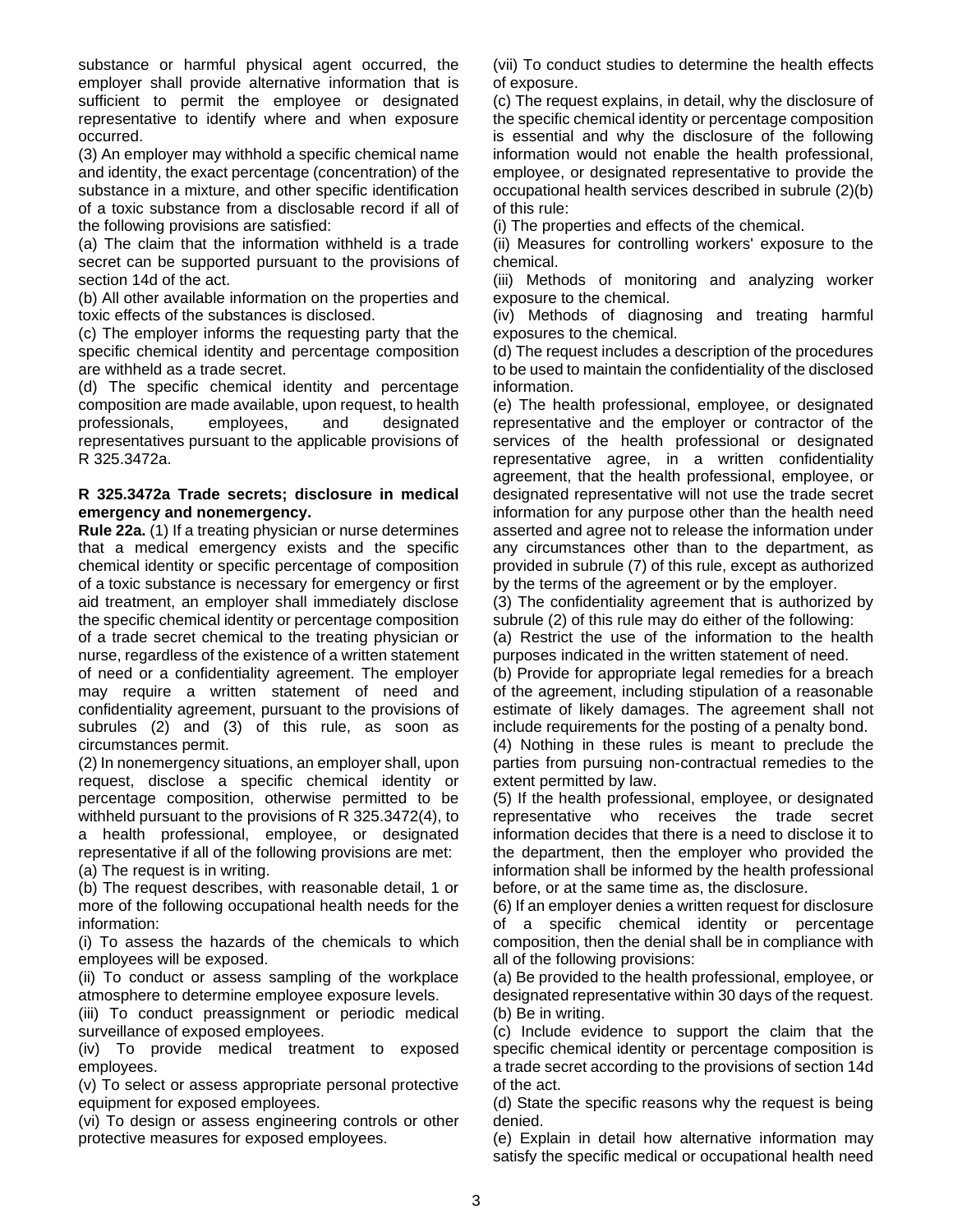without revealing the specific chemical identity or percentage composition.

(7) The health professional, employee, or designated representative whose request for information is denied pursuant to the provisions of subrule (2) of this rule, may refer the request and the written denial of the request to the department for consideration.

(8) If a health professional, employee, or designated representative refers a denial to the department pursuant to subrule (2) of this rule, the department shall consider the evidence to determine which of the following are true:

(a) The employer has supported the claim that the specific chemical identity or percentage composition is a trade secret.

(b) The health professional, employee, or designated representative has supported the claim that there is a medical or occupational health need for the information.

(c) The health professional, employee, or designated representative has demonstrated adequate means to maintain confidentiality.

(9) With regard to an investigation, both of the following provisions apply:

(a) If the department determines that the specific chemical identity or percentage composition requested pursuant to the provisions of subrule (2) of this rule is not a bona fide trade secret, or that it is a trade secret, but the requesting health professional, employee, or designated representatives has a legitimate medical or occupational health need for the information, has executed a written confidentiality agreement, and has shown adequate means for complying with the terms of such agreement, then the employer will be subject to citation by the department.

(b) If an employer demonstrates to the department that the execution of a confidentiality agreement would not provide sufficient protection against the potential harm from the authorized disclosure of a trade secret specific chemical identity or percentage composition, then the department may issue such orders or impose such additional limitations or conditions upon the disclosure of the requested chemical information as may be appropriate to assure that the occupational health needs are met without an undue risk of harm to the employer. (10) Notwithstanding the existence of a trade secret claim, an employer shall, upon request, disclose to the director any information that these rules require the employer to make available. If there is a trade secret claim, the claim shall be made not later than at the time the information is provided to the director so that suitable determinations of trade secret status can be made and the necessary protections can be implemented.

(11) Nothing in these rules shall be construed as requiring, under any circumstances, the disclosure of process or percentage of mixture information that is a trade secret.

#### **R 325.3473 Rescinded.**

## <span id="page-3-0"></span>**R 325.3474 Availability of rules and appendices to employees.**

**Rule 24.** An employer shall make readily available to employees a copy of these rules and their appendices and shall distribute to employees any other informational materials concerning these rules which are made available to the employer by the department or the director.

#### **R 325.3475 Rescinded.**

#### **R 325.3476 Rescinded.**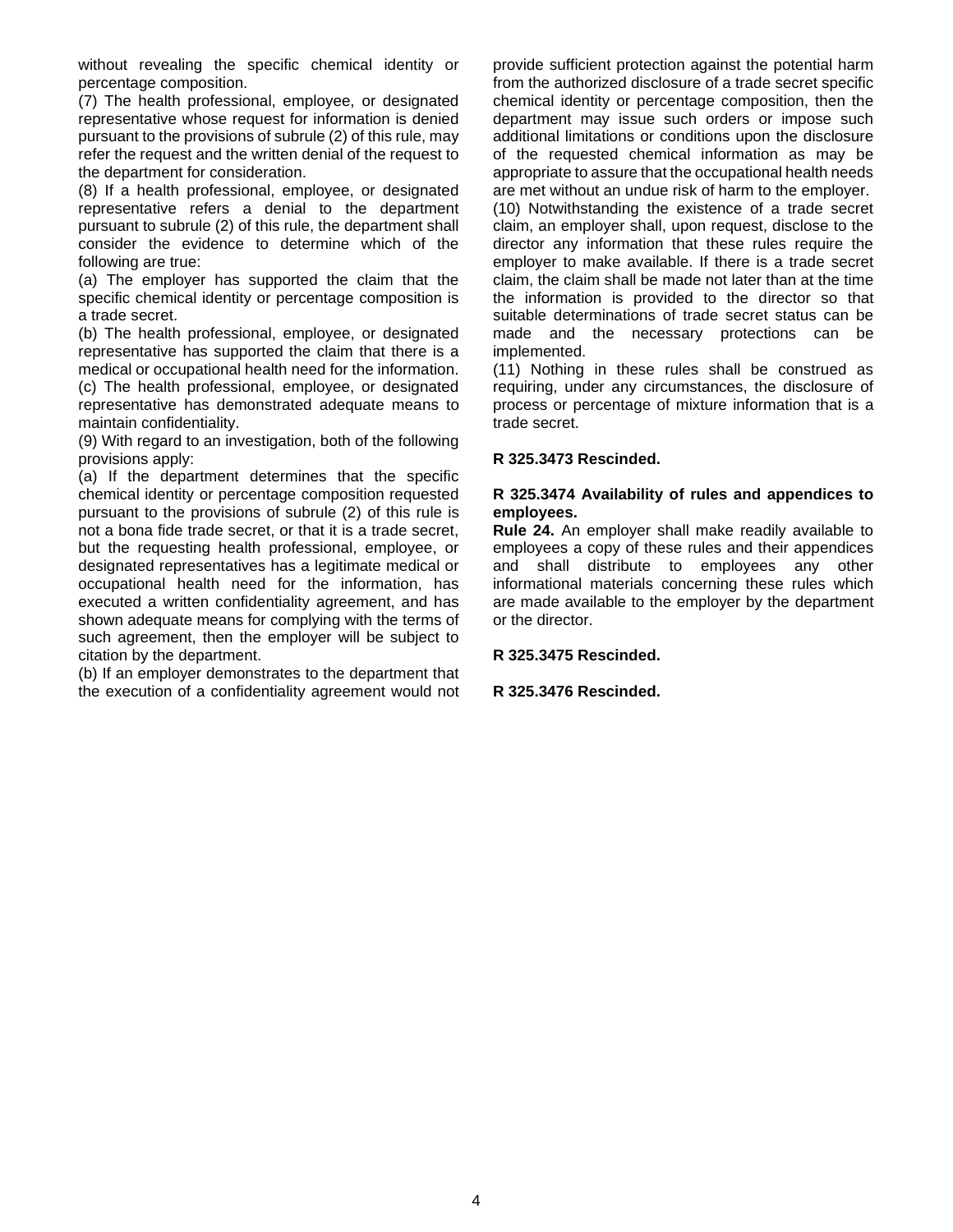# **1910.1020 – ACCESS TO EMPLOYEE EXPOSURE AND MEDICAL RECORDS**

## <span id="page-4-1"></span><span id="page-4-0"></span>**[1910.1020\(a\) "](https://www.osha.gov/laws-regs/interlinking/standards/1910.1020(a))Purpose."**

The purpose of this section is to provide employees and their designated representatives a right of access to relevant exposure and medical records; and to provide representatives of the Assistant Secretary a right of access to these records in order to fulfill responsibilities under the Occupational Safety and Health Act. Access by employees, their representatives, and the Assistant Secretary is necessary to yield both direct and indirect improvements in the detection, treatment, and prevention of occupational disease. Each employer is responsible for assuring compliance with this section, but the activities involved in complying with the access to medical records provisions can be carried out, on behalf of the employer, by the physician or other health care personnel in charge of employee medical records. Except as expressly provided, nothing in this section is intended to affect existing legal and ethical obligations concerning the maintenance and confidentiality of employee medical information, the duty to disclose information to a patient/employee or any other aspect of the medical-care relationship, or affect existing legal obligations concerning the protection of trade secret information.

## <span id="page-4-2"></span>**[1910.1020\(b\) "](https://www.osha.gov/laws-regs/interlinking/standards/1910.1020(b))Scope and application."**

[1910.1020\(b\)\(1\) T](https://www.osha.gov/laws-regs/interlinking/standards/1910.1020(b)(1))his section applies to each general industry, maritime, and construction employer who makes, maintains, contracts for, or has access to employee exposure or medical records, or analyses thereof, pertaining to employees exposed to toxic substances or harmful physical agents.

1910.1020(b)(2) This section applies to all employee exposure and medical records, and analyses thereof, of such employees, whether or not the records are mandated by specific occupational safety and health standards.

1910.1020(b)(3) This section applies to all employee exposure and medical records, and analyses thereof, made or maintained in any manner, including on an in-house or contractual (e.g., fee-for-service) basis. Each employer shall assure that the preservation and access requirements of this section are complied with regardless of the manner in which records are made or maintained.

## <span id="page-4-3"></span>**[1910.1020\(c\) "](https://www.osha.gov/laws-regs/interlinking/standards/1910.1020(c))Definitions."**

1910.1020(c)(1) "**Access"** means the right and opportunity to examine and copy.

1910.1020(c)(2) "**Analysis using exposure or medical records"** means any compilation of data or any statistical study based at least in part on information collected from individual employee exposure or medical records or information collected from health insurance claims records, provided that either the analysis has been reported to the employer or no further work is currently being done by the person responsible for preparing the analysis.

[1910.1020\(c\)\(3\)](https://www.osha.gov/laws-regs/interlinking/standards/1910.1020(c)(3)) **"Designated representative"** means any individual or organization to whom an employee gives written authorization to exercise a right of access. For the purposes of access to employee exposure records and analyses using exposure or medical records, a recognized or certified collective bargaining agent shall be treated automatically as a designated representative without regard to written employee authorization.

1910.1020(c)(4) **"Employee"** means a current employee, a former employee, or an employee being assigned or transferred to work where there will be exposure to toxic substances or harmful physical agents. In the case of a deceased or legally incapacitated employee, the employee's legal representative may directly exercise all the employee's rights under this section.

[1910.1020\(c\)\(5\)](https://www.osha.gov/laws-regs/interlinking/standards/1910.1020(c)(5)) **"Employee exposure record"** means a record containing any of the following kinds of information: [1910.1020\(c\)\(5\)\(i\) E](https://www.osha.gov/laws-regs/interlinking/standards/1910.1020(c)(5)(i))nvironmental (workplace) monitoring or measuring of a toxic substance or harmful physical agent, including personal, area, grab, wipe, or other form of sampling, as well as related collection and analytical methodologies, calculations, and other background data relevant to interpretation of the results obtained;

1910.1020(c)(5)(ii) Biological monitoring results which directly assess the absorption of a toxic substance or harmful physical agent by body systems (e.g., the level of a chemical in the blood, urine, breath, hair, fingernails, etc.) but not including results which assess the biological effect of a substance or agent or which assess an employee's use of alcohol or drugs;

[1910.1020\(c\)\(5\)\(iii\) M](https://www.osha.gov/laws-regs/interlinking/standards/1910.1020(c)(5)(iii))aterial safety data sheets indicating that the material may pose a hazard to human health; or 1910.1020(c)(5)(iv) In the absence of the above, a chemical inventory or any other record which reveals where and when used and the identity (e.g., chemical, common, or trade name) of a toxic substance or harmful physical agent. [1910.1020\(c\)\(6\) 1](https://www.osha.gov/laws-regs/interlinking/standards/1910.1020(c)(6))910.1020(c)(6)(i) **"Employee medical record"** means a record concerning the health status of an employee which is made or maintained by a physician, nurse, or other health care personnel, or technician, including: 1910.1020(c)(6)(i)(A) Medical and employment questionnaires or histories (including job description and occupational exposures),

[1910.1020\(c\)\(6\)\(i\)\(B\) T](https://www.osha.gov/laws-regs/interlinking/standards/1910.1020(c)(6)(i)(B))he results of medical examinations (pre-employment, pre-assignment, periodic, or episodic) and laboratory tests (including chest and other X-ray examinations taken for the purpose of establishing a base-line or detecting occupational illnesses and all biological monitoring not defined as an "employee exposure record"),

1910.1020(c)(6)(i)(C) Medical opinions, diagnoses, progress notes, and recommendations,

1910.1020(c)(6)(i)(D) First aid records,

1910.1020(c)(6)(i)(E) Descriptions of treatments and prescriptions, and

1910.1020(c)(6)(i)(F) Employee medical complaints.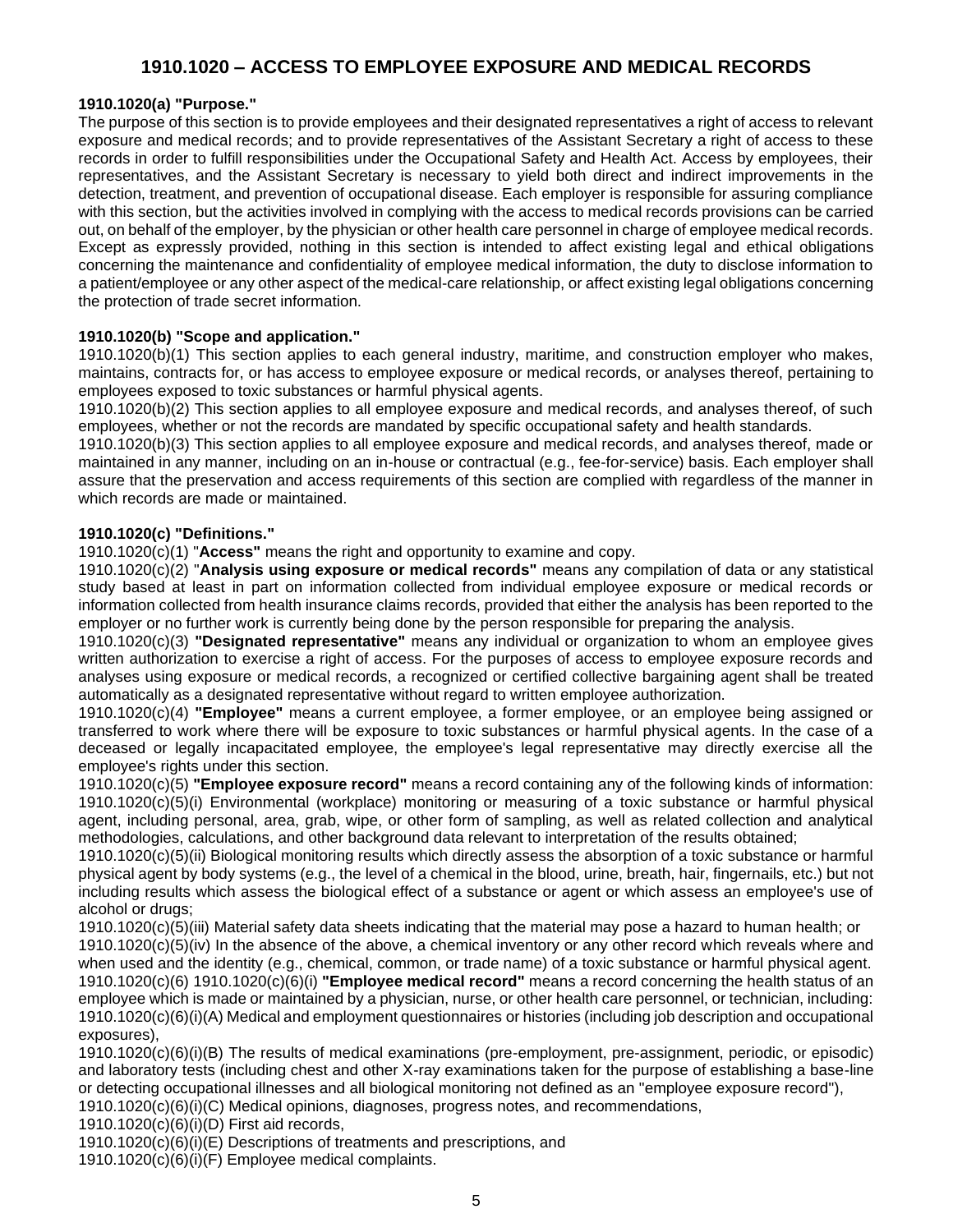1910.1020(c)(6)(ii) "Employee medical record" does not include medical information in the form of:

1910.1020(c)(6)(ii)(A) Physical specimens (e.g., blood or urine samples) which are routinely discarded as a part of normal medical practice, or

1910.1020(c)(6)(ii)(B) Records concerning health insurance claims if maintained separately from the employer's medical program and its records, and not accessible to the employer by employee name or other direct personal identifier (e.g., social security number, payroll number, etc.), or

[1910.1020\(c\)\(6\)\(ii\)\(C\) R](https://www.osha.gov/laws-regs/interlinking/standards/1910.1020(c)(6)(ii)(C))ecords created solely in preparation for litigation which are privileged from discovery under the applicable rules of procedure or evidence; or

1910.1020(c)(6)(ii)(D) Records concerning voluntary employee assistance programs (alcohol, drug abuse, or personal counseling programs) if maintained separately from the employer's medical program and its records.

[1910.1020\(c\)\(7\)](https://www.osha.gov/laws-regs/interlinking/standards/1910.1020(c)(7)) **"Employer"** means a current employer, a former employer, or a successor employer.

[1910.1020\(c\)\(8\)](https://www.osha.gov/laws-regs/interlinking/standards/1910.1020(c)(8)) **"Exposure" or "exposed"** means that an employee is subjected to a toxic substance or harmful physical agent in the course of employment through any route of entry (inhalation, ingestion, skin contact or absorption, etc.), and includes past exposure and potential (e.g., accidental or possible) exposure, but does not include situations where the employer can demonstrate that the toxic substance or harmful physical agent is not used, handled, stored, generated, or present in the workplace in any manner different from typical non-occupational situations.

1910.1020(c)(9) **"Health Professional"** means a physician, occupational health nurse, industrial hygienist, toxicologist, or epidemiologist, providing medical or other occupational health services to exposed employees.

[1910.1020\(c\)\(10\)](https://www.osha.gov/laws-regs/interlinking/standards/1910.1020(c)(10)) **"Record"** means any item, collection, or grouping of information regardless of the form or process by which it is maintained (e.g., paper document, microfiche, microfilm, X-ray film, or automated data processing).

1910.1020(c)(11) **"Specific chemical identity"** means a chemical name, Chemical Abstracts Service (CAS) Registry Number, or any other information that reveals the precise chemical designation of the substance.

1910.1020(c)(12) 1910.1020(c)(12)(i) **"Specific written consent"** means a written authorization containing the following:

1910.1020(c)(12)(i)(A) The name and signature of the employee authorizing the release of medical information,

1910.1020(c)(12)(i)(B) The date of the written authorization,

1910.1020(c)(12)(i)(C) The name of the individual or organization that is authorized to release the medical information,

1910.1020(c)(12)(i)(D) The name of the designated representative (individual or organization) that is authorized to receive the released information,

1910.1020(c)(12)(i)(E) A general description of the medical information that is authorized to be released,

1910.1020(c)(12)(i)(F) A general description of the purpose for the release of the medical information, and

1910.1020(c)(12)(i)(G) A date or condition upon which the written authorization will expire (if less than one year).

1910.1020(c)(12)(ii) A written authorization does not operate to authorize the release of medical information not in existence on the date of written authorization, unless the release of future information is expressly authorized, and does not operate for more than one year from the date of written authorization.

1910.1020(c)(12)(iii) A written authorization may be revoked in writing prospectively at any time.

[1910.1020\(c\)\(13\)](https://www.osha.gov/laws-regs/interlinking/standards/1910.1020(c)(13)) **"Toxic substance or harmful physical agent"** means any chemical substance, biological agent (bacteria, virus, fungus, etc.), or physical stress (noise, heat, cold, vibration, repetitive motion, ionizing and nonionizing radiation, hypo - or hyperbaric pressure, etc.) which:

1910.1020(c)(13)(i) Is listed in the latest printed edition of the National Institute for Occupational Safety and Health (NIOSH) Registry of Toxic Effects of Chemical Substances (RTECS) which is incorporated by reference as specified in Sec. 1910.6; or

1910.1020(c)(13)(ii) Has yielded positive evidence of an acute or chronic health hazard in testing conducted by, or known to, the employer; or

1910.1020(c)(13)(iii) Is the subject of a material safety data sheet kept by or known to the employer indicating that the material may pose a hazard to human health.

[1910.1020\(c\)\(14\)](https://www.osha.gov/laws-regs/interlinking/standards/1910.1020(c)(14)) **"Trade secret"** means any confidential formula, pattern, process, device, or information or compilation of information that is used in an employer's business and that gives the employer an opportunity to obtain an advantage over competitors who do not know or use it.

## <span id="page-5-0"></span>**[1910.1020\(d\) "](https://www.osha.gov/laws-regs/interlinking/standards/1910.1020(d))Preservation of records."**

[1910.1020\(d\)\(1\) U](https://www.osha.gov/laws-regs/interlinking/standards/1910.1020(d)(1))nless a specific occupational safety and health standard provides a different period of time, each employer shall assure the preservation and retention of records as follows:

**[1910.1020\(d\)\(1\)\(i\) "](https://www.osha.gov/laws-regs/interlinking/standards/1910.1020(d)(1)(i))Employee medical records."** The medical record for each employee shall be preserved and maintained for at least the duration of employment plus thirty (30) years, except that the following types of records need not be retained for any specified period:

1910.1020(d)(1)(i)(A) Health insurance claims records maintained separately from the employer's medical program and its records,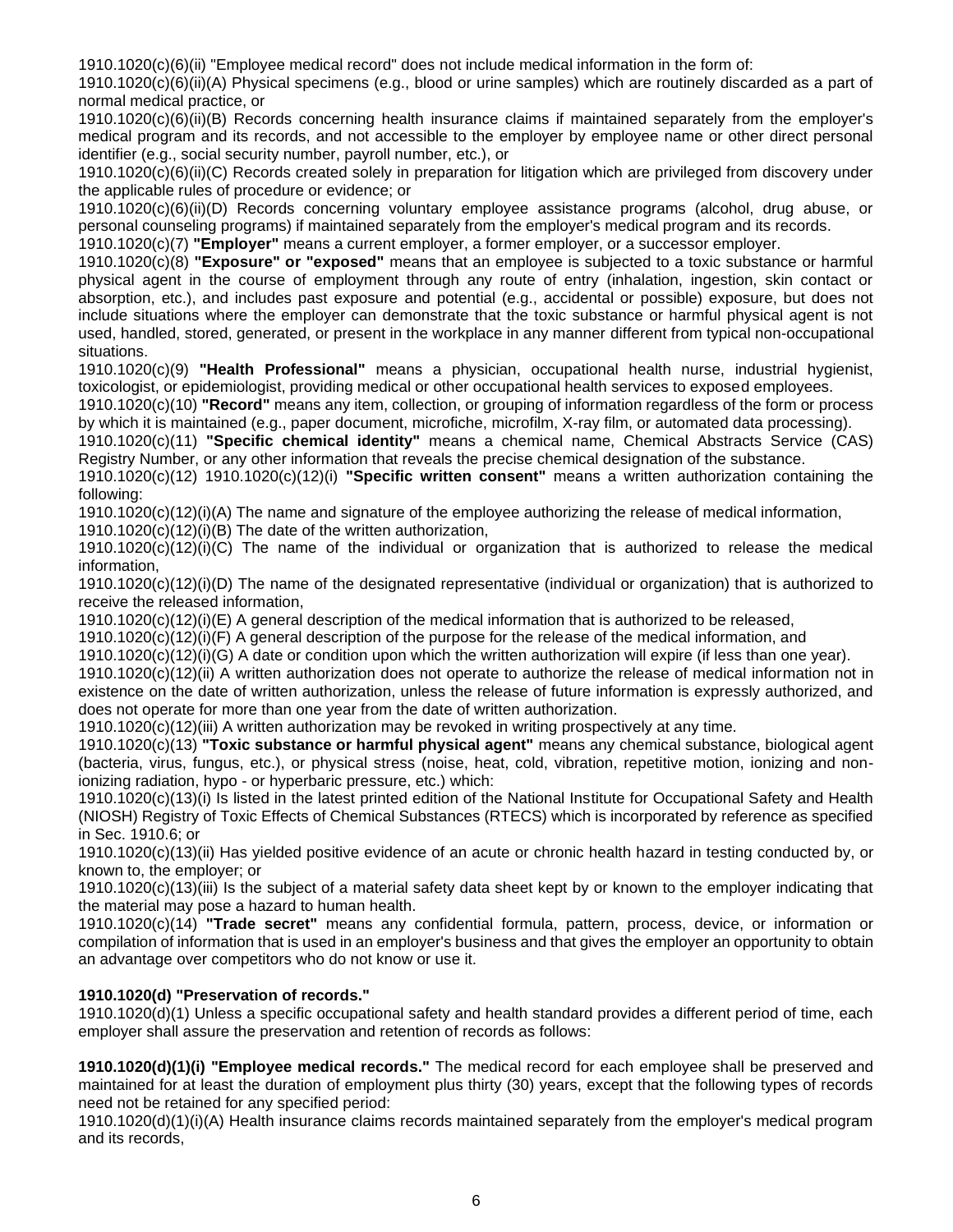1910.1020(d)(1)(i)(B) First aid records (not including medical histories) of one-time treatment and subsequent observation of minor scratches, cuts, burns, splinters, and the like which do not involve medical treatment, loss of consciousness, restriction of work or motion, or transfer to another job, if made on-site by a non-physician and if maintained separately from the employer's medical program and its records, and

1910.1020(d)(1)(i)(C) The medical records of employees who have worked for less than (1) year for the employer need not be retained beyond the term of employment if they are provided to the employee upon the termination of employment.

**[1910.1020\(d\)\(1\)\(ii\) "](https://www.osha.gov/laws-regs/interlinking/standards/1910.1020(d)(1)(ii))Employee exposure records."** Each employee exposure record shall be preserved and maintained for at least thirty (30) years, except that:

1910.1020(d)(1)(ii)(A) Background data to environmental (workplace) monitoring or measuring, such as laboratory reports and worksheets, need only be retained for one (1) year so long as the sampling results, the collection methodology (sampling plan), a description of the analytical and mathematical methods used, and a summary of other background data relevant to interpretation of the results obtained, are retained for at least thirty (30) years; and [1910.1020\(d\)\(1\)\(ii\)\(B\) M](https://www.osha.gov/laws-regs/interlinking/standards/1910.1020(d)(1)(ii)(B))aterial safety data sheets and paragraph (c)(5)(iv) records concerning the identity of a substance or agent need not be retained for any specified period as long as some record of the identity (chemical name if known) of the substance or agent, where it was used, and when it was used is retained for at least thirty (30)  $years<sup>(1)</sup>; and$ 

1910.1020(d)(1)(ii)(C) Biological monitoring results designated as exposure records by specific occupational safety and health standards shall be preserved and maintained as required by the specific standard.

Footnote(1) Material safety data sheets must be kept for those chemicals currently in use that are effected by the Hazard Communication Standard in accordance with 29 CFR 1910.1200(g).

**1910.1020(d)(1)(iii) "Analyses using exposure or medical records."** Each analysis using exposure or medical records shall be preserved and maintained for at least thirty (30) years.

**[1910.1020\(d\)\(2\) N](https://www.osha.gov/laws-regs/interlinking/standards/1910.1020(d)(2))othing in this section** is intended to mandate the form, manner, or process by which an employer preserves a record so long as the information contained in the record is preserved and retrievable, except that chest X-ray films shall be preserved in their original state.

## <span id="page-6-0"></span>**[1910.1020\(e\) "](https://www.osha.gov/laws-regs/interlinking/standards/1910.1020(e))Access to records"**

## **1910.1020(e)(1) "General."**

[1910.1020\(e\)\(1\)\(i\) W](https://www.osha.gov/laws-regs/interlinking/standards/1910.1020(e)(1)(i))henever an employee or designated representative requests access to a record, the employer shall assure that access is provided in a reasonable time, place, and manner. If the employer cannot reasonably provide access to the record within fifteen (15) working days, the employer shall within the fifteen (15) working days apprise the employee or designated representative requesting the record of the reason for the delay and the earliest date when the record can be made available.

1910.1020(e)(1)(ii) The employer may require of the requester only such information as should be readily known to the requester and which may be necessary to locate or identify the records being requested (e.g. dates and locations where the employee worked during the time period in question).

1910.1020(e)(1)(iii) Whenever an employee or designated representative requests a copy of a record, the employer shall assure that either:

[1910.1020\(e\)\(1\)\(iii\)\(A\) A](https://www.osha.gov/laws-regs/interlinking/standards/1910.1020(e)(1)(iii)(A)) copy of the record is provided without cost to the employee or representative,

[1910.1020\(e\)\(1\)\(iii\)\(B\) T](https://www.osha.gov/laws-regs/interlinking/standards/1910.1020(e)(1)(iii)(B))he necessary mechanical copying facilities (e.g., photocopying) are made available without cost to the employee or representative for copying the record, or

1910.1020(e)(1)(iii)(C) The record is loaned to the employee or representative for a reasonable time to enable a copy to be made.

[1910.1020\(e\)\(1\)\(iv\) I](https://www.osha.gov/laws-regs/interlinking/standards/1910.1020(e)(1)(iv))n the case of an original X-ray, the employer may restrict access to on-site examination or make other suitable arrangements for the temporary loan of the X-ray.

1910.1020(e)(1)(v) Whenever a record has been previously provided without cost to an employee or designated representative, the employer may charge reasonable, non-discriminatory administrative costs (i.e., search and copying expenses but not including overhead expenses) for a request by the employee or designated representative for additional copies of the record, except that

1910.1020(e)(1)(v)(A) An employer shall not charge for an initial request for a copy of new information that has been added to a record which was previously provided; and

1910.1020(e)(1)(v)(B) An employer shall not charge for an initial request by a recognized or certified collective bargaining agent for a copy of an employee exposure record or an analysis using exposure or medical records.

1910.1020(e)(1)(vi) Nothing in this section is intended to preclude employees and collective bargaining agents from collectively bargaining to obtain access to information in addition to that available under this section.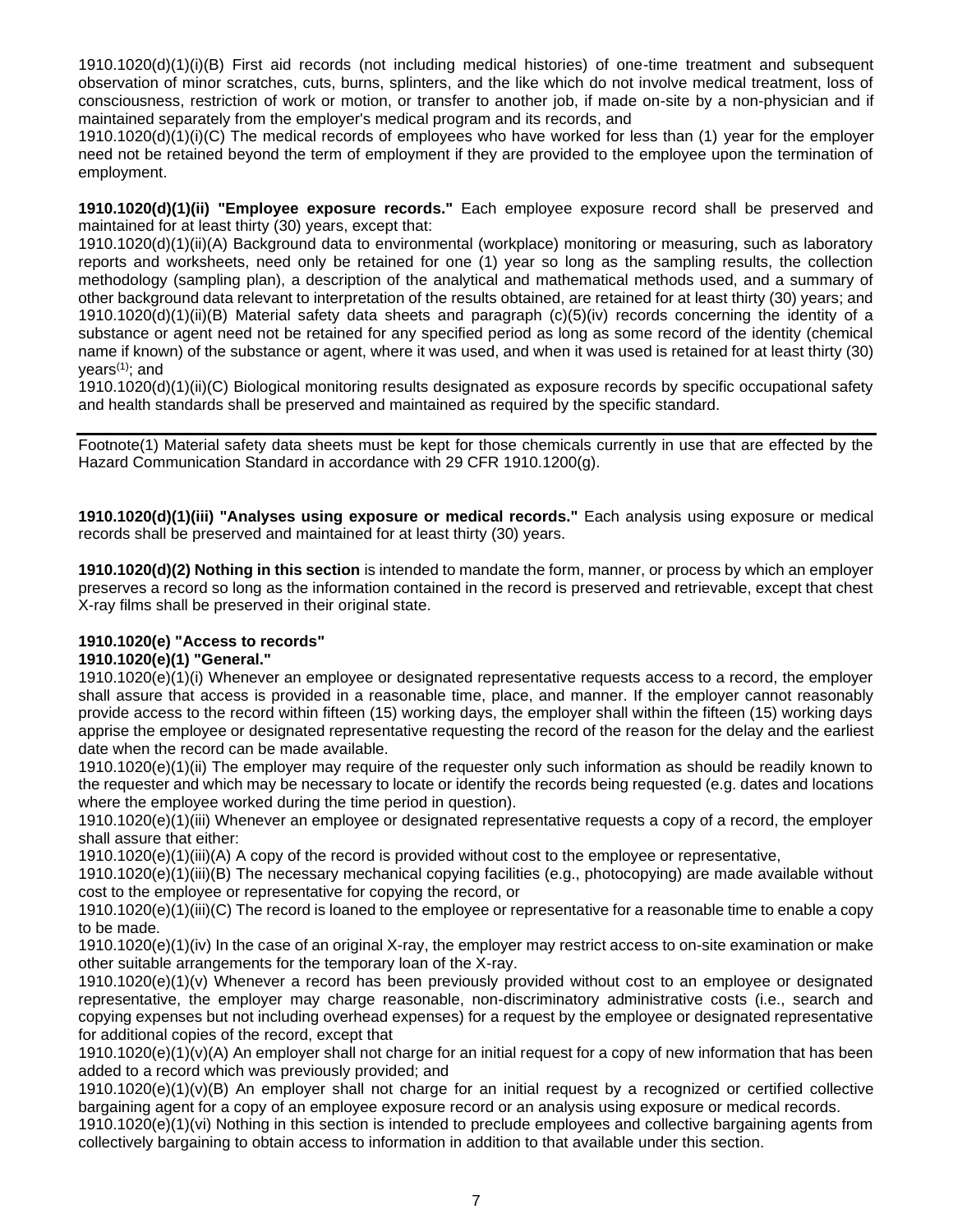## **[1910.1020\(e\)\(2\) "](https://www.osha.gov/laws-regs/interlinking/standards/1910.1020(e)(2))Employee and designated representative access**"

## **1910.1020(e)(2)(i) "Employee exposure records."**

1910.1020(e)(2)(i)(A) Except as limited by paragraph (f) of this section, each employer shall, upon request, assure the access to each employee and designated representative to employee exposure records relevant to the employee. For the purpose of this section, an exposure record relevant to the employee consists of:

1910.1020(e)(2)(i)(A)(1) A record which measures or monitors the amount of a toxic substance or harmful physical agent to which the employee is or has been exposed;

1910.1020(e)(2)(i)(A)(2) In the absence of such directly relevant records, such records of other employees with past or present job duties or working conditions related to or similar to those of the employee to the extent necessary to reasonably indicate the amount and nature of the toxic substances or harmful physical agents to which the employee is or has been subjected, and

1910.1020(e)(2)(i)(A)(3) Exposure records to the extent necessary to reasonably indicate the amount and nature of the toxic substances or harmful physical agents at workplaces or under working conditions to which the employee is being assigned or transferred.

1910.1020(e)(2)(i)(B) Requests by designated representatives for unconsented access to employee exposure records shall be in writing and shall specify with reasonable particularity:

1910.1020(e)(2)(i)(B)(1) The record requested to be disclosed; and

 $1910.1020(e)(2)(i)(B)(2)$  The occupational health need for gaining access to these records.

## **1910.1020(e)(2)(ii) "Employee medical records."**

1910.1020(e)(2)(ii)(A) Each employer shall, upon request, assure the access of each employee to employee medical records of which the employee is the subject, except as provided in paragraph (e)(2)(ii)(D) of this section.

1910.1020(e)(2)(ii)(B) Each employer shall, upon request, assure the access of each designated representative to the employee medical records of any employee who has given the designated representative specific written consent. Appendix A to this section contains a sample form which may be used to establish specific written consent for access to employee medical records.

1910.1020(e)(2)(ii)(C) Whenever access to employee medical records is requested, a physician representing the employer may recommend that the employee or designated representative:

1910.1020(e)(2)(ii)(C)(1) Consult with the physician for the purposes of reviewing and discussing the records requested,

1910.1020(e)(2)(ii)(C)(2) Accept a summary of material facts and opinions in lieu of the records requested, or

1910.1020(e)(2)(ii)(C)(3) Accept release of the requested records only to a physician or other designated representative.

1910.1020(e)(2)(ii)(D) Whenever an employee requests access to his or her employee medical records, and a physician representing the employer believes that direct employee access to information contained in the records regarding a specific diagnosis of a terminal illness or a psychiatric condition could be detrimental to the employee's health, the employer may inform the employee that access will only be provided to a designated representative of the employee having specific written consent, and deny the employee's request for direct access to this information only. Where a designated representative with specific written consent requests access to information so withheld, the employer shall assure the access of the designated representative to this information, even when it is known that the designated representative will give the information to the employee.

1910.1020(e)(2)(ii)(E) A physician, nurse, or other responsible health care personnel maintaining employee medical records may delete from requested medical records the identity of a family member, personal friend, or fellow employee who has provided confidential information concerning an employee's health status.

## **1910.1020(e)(2)(iii) Analyses using exposure or medical records.**

1910.1020(e)(2)(iii)(A) Each employer shall, upon request, assure the access of each employee and designated representative to each analysis using exposure or medical records concerning the employee's working conditions or workplace.

1910.1020(e)(2)(iii)(B) Whenever access is requested to an analysis which reports the contents of employee medical records by either direct identifier (name, address, social security number, payroll number, etc.) or by information which could reasonably be used under the circumstances indirectly to identify specific employees (exact age, height, weight, race, sex, date of initial employment, job title, etc.), the employer shall assure that personal identifiers are removed before access is provided. If the employer can demonstrate that removal of personal identifiers from an analysis is not feasible, access to the personally identifiable portions of the analysis need not be provided.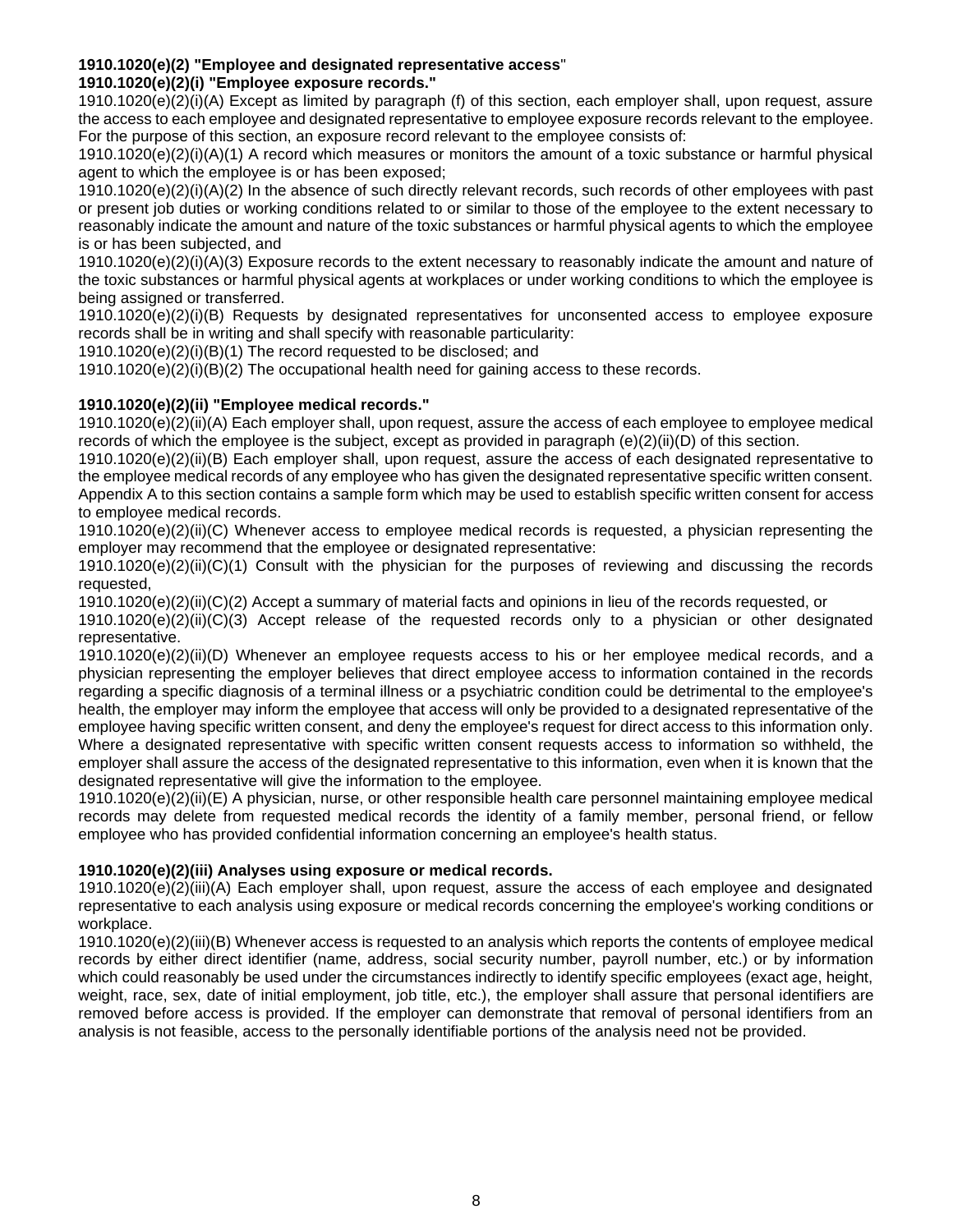## **1910.1020(e)(3) "OSHA access."**

1910.1020(e)(3)(i) Each employer shall, upon request, and without derogation of any rights under the Constitution or the Occupational Safety and Health Act of 1970, 29 U.S.C. 651 "et seq.," that the employer chooses to exercise, assure the prompt access of representatives of the Assistant Secretary of Labor for Occupational Safety and Health to employee exposure and medical records and to analyses using exposure or medical records. Rules of agency practice and procedure governing OSHA access to employee medical records are contained in 29 CFR 1913.10. 1910.1020(e)(3)(ii) Whenever OSHA seeks access to personally identifiable employee medical information by presenting to the employer a written access order pursuant to 29 CFR 1913.10(d), the employer shall prominently post a copy of the written access order and its accompanying cover letter for at least fifteen (15) working days.

## <span id="page-8-0"></span>**1910.1020(f) "Trade secrets."**

1910.1020(f)(1) Except as provided in paragraph (f)(2) of this section, nothing in this section precludes an employer from deleting from records requested by a health professional, employee, or designated representative any trade secret data which discloses manufacturing processes, or discloses the percentage of a chemical substance in mixture, as long as the health professional, employee, or designated representative is notified that information has been deleted. Whenever deletion of trade secret information substantially impairs evaluation of the place where or the time when exposure to a toxic substance or harmful physical agent occurred, the employer shall provide alternative information which is sufficient to permit the requesting party to identify where and when exposure occurred.

1910.1020(f)(2) The employer may withhold the specific chemical identity, including the chemical name and other specific identification of a toxic substance from a disclosable record provided that:

1910.1020(f)(2)(i) The claim that the information withheld is a trade secret can be supported;

1910.1020(f)(2)(ii) All other available information on the properties and effects of the toxic substance is disclosed;

1910.1020(f)(2)(iii) The employer informs the requesting party that the specific chemical identity is being withheld as a trade secret; and

1910.1020(f)(2)(iv) The specific chemical identity is made available to health professionals, employees and designated representatives in accordance with the specific applicable provisions of this paragraph.

1910.1020(f)(3) Where a treating physician or nurse determines that a medical emergency exists and the specific chemical identity of a toxic substance is necessary for emergency or first-aid treatment, the employer shall immediately disclose the specific chemical identity of a trade secret chemical to the treating physician or nurse, regardless of the existence of a written statement of need or a confidentiality agreement. The employer may require a written statement of need and confidentiality agreement, in accordance with the provisions of paragraphs (f)(4) and (f)(5), as soon as circumstances permit.

[1910.1020\(f\)\(4\) I](https://www.osha.gov/laws-regs/interlinking/standards/1910.1020(f)(4))n non-emergency situations, an employer shall, upon request, disclose a specific chemical identity, otherwise permitted to be withheld under paragraph (f)(2) of this section, to a health professional, employee, or designated representative if:

1910.1020(f)(4)(i) The request is in writing;

[1910.1020\(f\)\(4\)\(ii\) T](https://www.osha.gov/laws-regs/interlinking/standards/1910.1020(f)(4)(ii))he request describes with reasonable detail one or more of the following occupational health needs for the information:

1910.1020(f)(4)(ii)(A) To assess the hazards of the chemicals to which employees will be exposed;

1910.1020(f)(4)(ii)(B) To conduct or assess sampling of the workplace atmosphere to determine employee exposure levels;

1910.1020(f)(4)(ii)(C) To conduct pre-assignment or periodic medical surveillance of exposed employees;

1910.1020(f)(4)(ii)(D) To provide medical treatment to exposed employees;

1910.1020(f)(4)(ii)(E) To select or assess appropriate personal protective equipment for exposed employees;

1910.1020(f)(4)(ii)(F) To design or assess engineering controls or other protective measures for exposed employees; and

1910.1020(f)(4)(ii)(G) To conduct studies to determine the health effects of exposure.

1910.1020(f)(4)(iii) The request explains in detail why the disclosure of the specific chemical identity is essential and that, in lieu thereof, the disclosure of the following information would not enable the health professional, employee or designated representative to provide the occupational health services described in paragraph (f)(4)(ii) of this section; 1910.1020(f)(4)(iii)(A) The properties and effects of the chemical;

1910.1020(f)(4)(iii)(B) Measures for controlling workers' exposure to the chemical;

1910.1020(f)(4)(iii)(C) Methods of monitoring and analyzing worker exposure to the chemical; and

1910.1020(f)(4)(iii)(D) Methods of diagnosing and treating harmful exposures to the chemical;

[1910.1020\(f\)\(4\)\(iv\) T](https://www.osha.gov/laws-regs/interlinking/standards/1910.1020(f)(4)(iv))he request includes a description of the procedures to be used to maintain the confidentiality of the disclosed information; and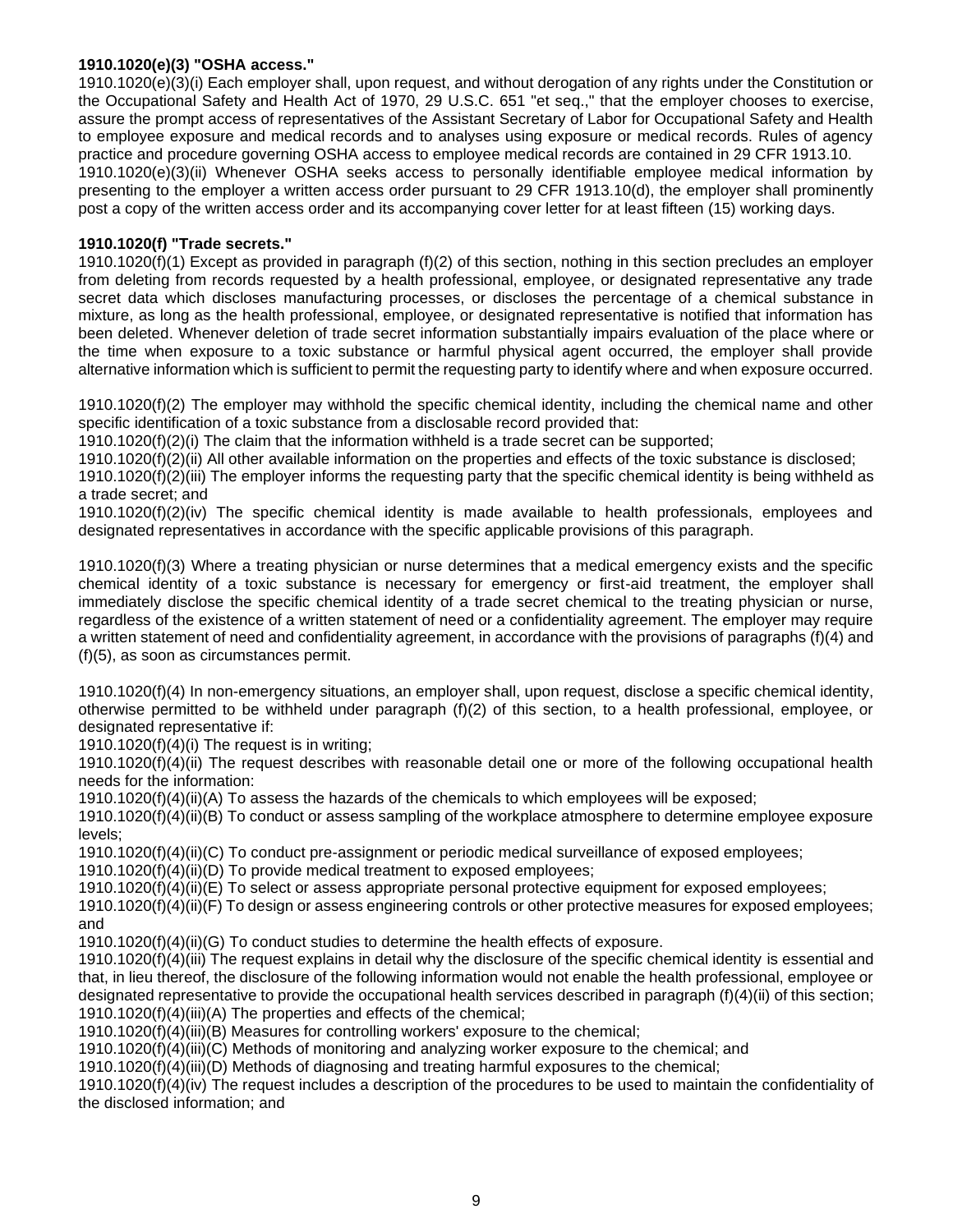1910.1020(f)(4)(v) The health professional, employee, or designated representative and the employer or contractor of the services of the health professional or designated representative agree in a written confidentiality agreement that the health professional, employee or designated representative will not use the trade secret information for any purpose other than the health need(s) asserted and agree not to release the information under any circumstances other than to OSHA, as provided in paragraph (f)(7) of this section, except as authorized by the terms of the agreement or by the employer.

1910.1020(f)(5) The confidentiality agreement authorized by paragraph  $(f)(4)(iv)$  of this section:

1910.1020(f)(5)(i) May restrict the use of the information to the health purposes indicated in the written statement of need;

1910.1020(f)(5)(ii) May provide for appropriate legal remedies in the event of a breach of the agreement, including stipulation of a reasonable pre-estimate of likely damages; and,

1910.1020(f)(5)(iii) May not include requirements for the posting of a penalty bond.

1910.1020(f)(6) Nothing in this section is meant to preclude the parties from pursuing non-contractual remedies to the extent permitted by law.

1910.1020(f)(7) If the health professional, employee or designated representative receiving the trade secret information decides that there is a need to disclose it to OSHA, the employer who provided the information shall be informed by the health professional prior to, or at the same time as, such disclosure.

1910.1020(f)(8) If the employer denies a written request for disclosure of a specific chemical identity, the denial must: 1910.1020(f)(8)(i) Be provided to the health professional, employee or designated representative within thirty days of the request;

1910.1020(f)(8)(ii) Be in writing;

1910.1020(f)(8)(iii) Include evidence to support the claim that the specific chemical identity is a trade secret;

1910.1020(f)(8)(iv) State the specific reasons why the request is being denied; and,

1910.1020(f)(8)(v) Explain in detail how alternative information may satisfy the specific medical or occupational health need without revealing the specific chemical identity.

1910.1020(f)(9) The health professional, employee, or designated representative whose request for information is denied under paragraph (f)(4) of this section may refer the request and the written denial of the request to OSHA for consideration.

1910.1020(f)(10) When a health professional, employee, or designated representative refers a denial to OSHA under paragraph (f)(9) of this section, OSHA shall consider the evidence to determine if:

1910.1020(f)(10)(i) The employer has supported the claim that the specific chemical identity is a trade secret;

1910.1020(f)(10)(ii) The health professional employee, or designated representative has supported the claim that there is a medical or occupational health need for the information; and

1910.1020(f)(10)(iii) The health professional, employee or designated representative has demonstrated adequate means to protect the confidentiality.

1910.1020(f)(11) 1910.1020(f)(11)(i) If OSHA determines that the specific chemical identity requested under paragraph (f)(4) of this section is not a "bona fide" trade secret, or that it is a trade secret but the requesting health professional, employee or designated representatives has a legitimate medical or occupational health need for the information, has executed a written confidentiality agreement, and has shown adequate means for complying with the terms of such agreement, the employer will be subject to citation by OSHA.

1910.1020(f)(11)(ii) If an employer demonstrates to OSHA that the execution of a confidentiality agreement would not provide sufficient protection against the potential harm from the unauthorized disclosure of a trade secret specific chemical identity, the Assistant Secretary may issue such orders or impose such additional limitations or conditions upon the disclosure of the requested chemical information as may be appropriate to assure that the occupational health needs are met without an undue risk of harm to the employer.

1910.1020(f)(12) Notwithstanding the existence of a trade secret claim, an employer shall, upon request, disclose to the Assistant Secretary any information which this section requires the employer to make available. Where there is a trade secret claim, such claim shall be made no later than at the time the information is provided to the Assistant Secretary so that suitable determinations of trade secret status can be made and the necessary protections can be implemented.

1910.1020(f)(13) Nothing in this paragraph shall be construed as requiring the disclosure under any circumstances of process or percentage of mixture information which is a trade secret.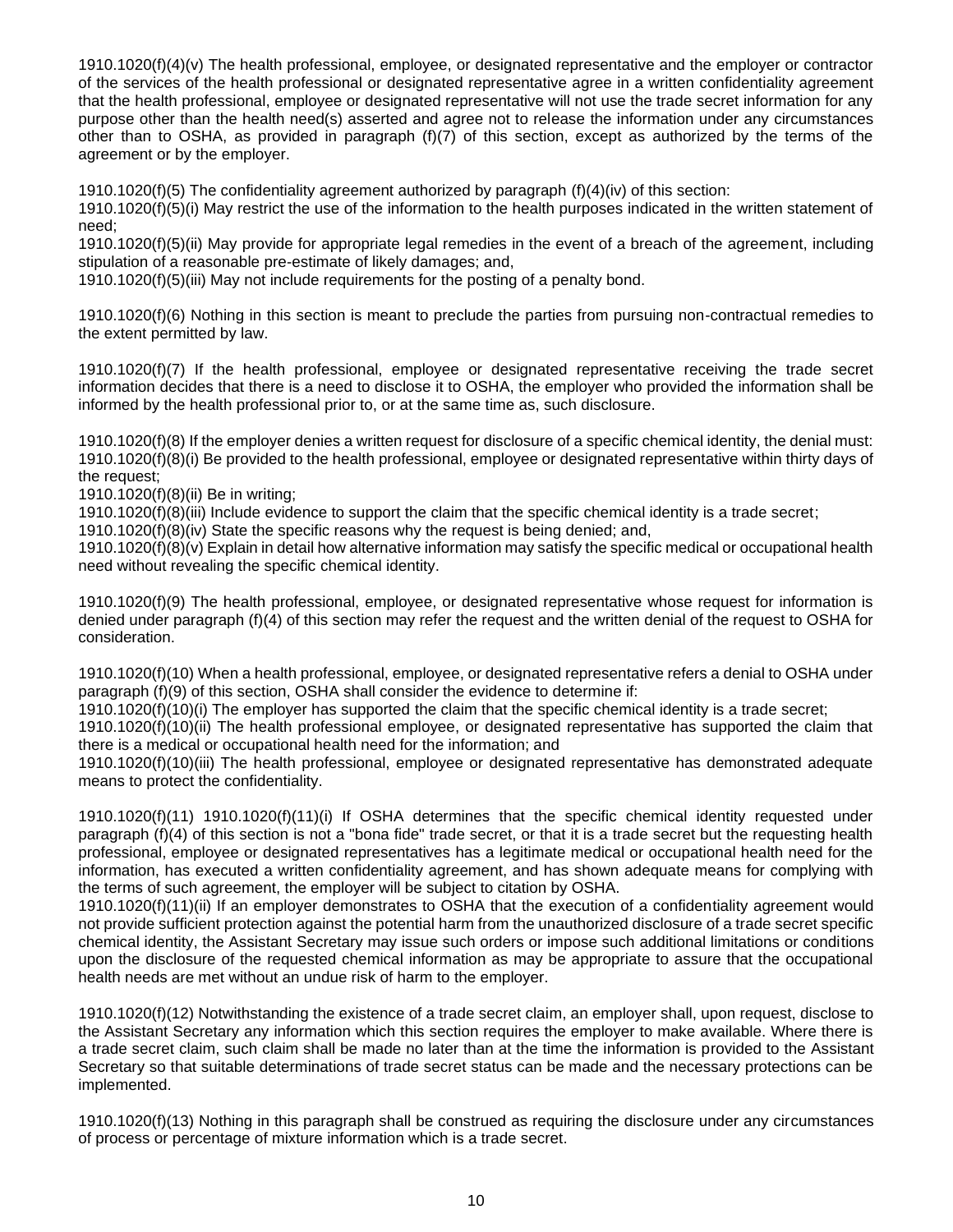## <span id="page-10-0"></span>**1910.1020(g) "Employee information."**

[1910.1020\(g\)\(1\) U](https://www.osha.gov/laws-regs/interlinking/standards/1910.1020(g)(1))pon an employee's first entering into employment, and at least annually thereafter, each employer shall inform current employees covered by this section of the following:

1910.1020(g)(1)(i) The existence, location, and availability of any records covered by this section;

1910.1020(g)(1)(ii) The person responsible for maintaining and providing access to records; and

1910.1020(g)(1)(iii) Each employee's rights of access to these records.

1910.1020(g)(2) Each employer shall keep a copy of this section and its appendices, and make copies readily available, upon request, to employees. The employer shall also distribute to current employees any informational materials concerning this section which are made available to the employer by the Assistant Secretary of Labor for Occupational Safety and Health.

## <span id="page-10-1"></span>**[1910.1020\(h\) "](https://www.osha.gov/laws-regs/interlinking/standards/1910.1020(h))Transfer of records."**

[1910.1020\(h\)\(1\) W](https://www.osha.gov/laws-regs/interlinking/standards/1910.1020(h)(1))henever an employer is ceasing to do business, the employer shall transfer all records subject to this section to the successor employer. The successor employer shall receive and maintain these records.

1910.1020(h)(2) Whenever an employer is ceasing to do business and there is no successor employer to receive and maintain the records subject to this standard, the employer shall notify affected current employees of their rights of access to records at least three (3) months prior to the cessation of the employer's business.

#### <span id="page-10-2"></span>**1910.1020(i) "Appendices."**

The information contained in appendices A and B to this section is not intended, by itself, to create any additional obligations not otherwise imposed by this section nor detract from any existing obligation.

[61 FR 5507, Feb. 13, 1996; 61 FR 9227, March 7, 1996; 61 FR 31427, June 20, 1996; 71 FR 16673, April 3, 2006; 76 FR 33608, June 8, 2011]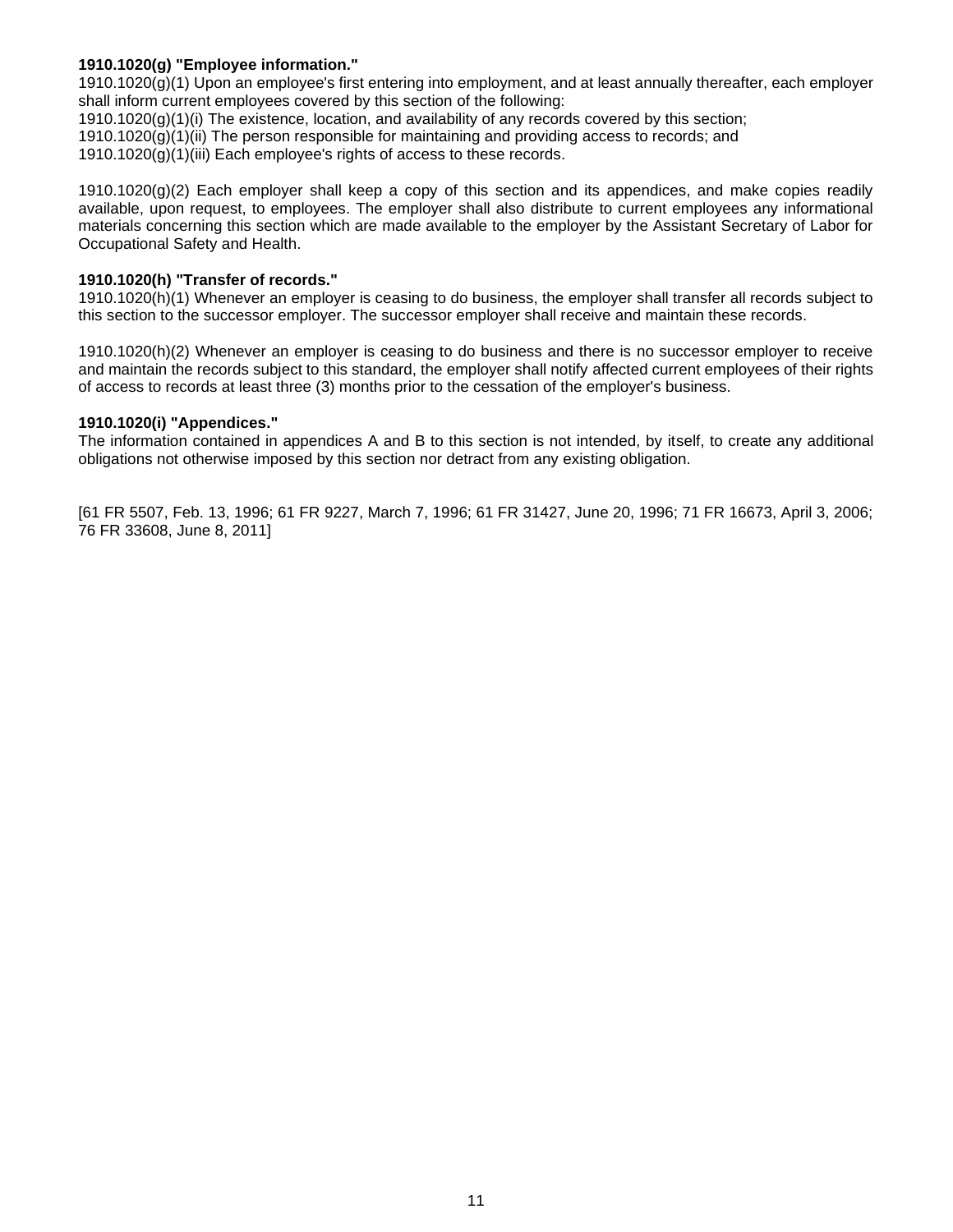# <span id="page-11-0"></span>**1910.1020 APPENDIX A SAMPLE AUTHORIZATION LETTER FOR THE RELEASE OF MEDICAL RECORD INFORMATION TO A DESIGNATED REPRESENTATIVE (non-mandatory)**

<span id="page-11-1"></span>

| (full name of worker/patient) hereby authorize                                                                                                                                                                                                                                                                                                                                                                                                                                                                                                                                              |  |
|---------------------------------------------------------------------------------------------------------------------------------------------------------------------------------------------------------------------------------------------------------------------------------------------------------------------------------------------------------------------------------------------------------------------------------------------------------------------------------------------------------------------------------------------------------------------------------------------|--|
| (individual or organization holding the medical                                                                                                                                                                                                                                                                                                                                                                                                                                                                                                                                             |  |
| (individual or organization                                                                                                                                                                                                                                                                                                                                                                                                                                                                                                                                                                 |  |
| authorized to receive the medical information), the following medical information from my personal medical                                                                                                                                                                                                                                                                                                                                                                                                                                                                                  |  |
| records:                                                                                                                                                                                                                                                                                                                                                                                                                                                                                                                                                                                    |  |
|                                                                                                                                                                                                                                                                                                                                                                                                                                                                                                                                                                                             |  |
|                                                                                                                                                                                                                                                                                                                                                                                                                                                                                                                                                                                             |  |
| (Describe generally the information desired to be released).                                                                                                                                                                                                                                                                                                                                                                                                                                                                                                                                |  |
| I give my permission for this medical information to be used for the following purpose:                                                                                                                                                                                                                                                                                                                                                                                                                                                                                                     |  |
|                                                                                                                                                                                                                                                                                                                                                                                                                                                                                                                                                                                             |  |
| but I do not give permission for any other use or re-disclosure of this information.                                                                                                                                                                                                                                                                                                                                                                                                                                                                                                        |  |
| (Note: Several extra lines are provided below so that you can place additional restrictions on this authorization<br>letter if you want to. You may, however, leave these lines blank. On the other hand, you may want to<br>(1) specify a particular expiration date for this letter (if less than one year);<br>(2) describe medical information to be created in the future that you intend to be covered by this authorization<br>letter; or<br>(3) describe portions of the medical information in your records which you do not intend to be released as a<br>result of this letter.) |  |
|                                                                                                                                                                                                                                                                                                                                                                                                                                                                                                                                                                                             |  |
|                                                                                                                                                                                                                                                                                                                                                                                                                                                                                                                                                                                             |  |
|                                                                                                                                                                                                                                                                                                                                                                                                                                                                                                                                                                                             |  |

Full name of employee or Legal Representative:

Signature of Employee or Legal Representative:

Date of Signature: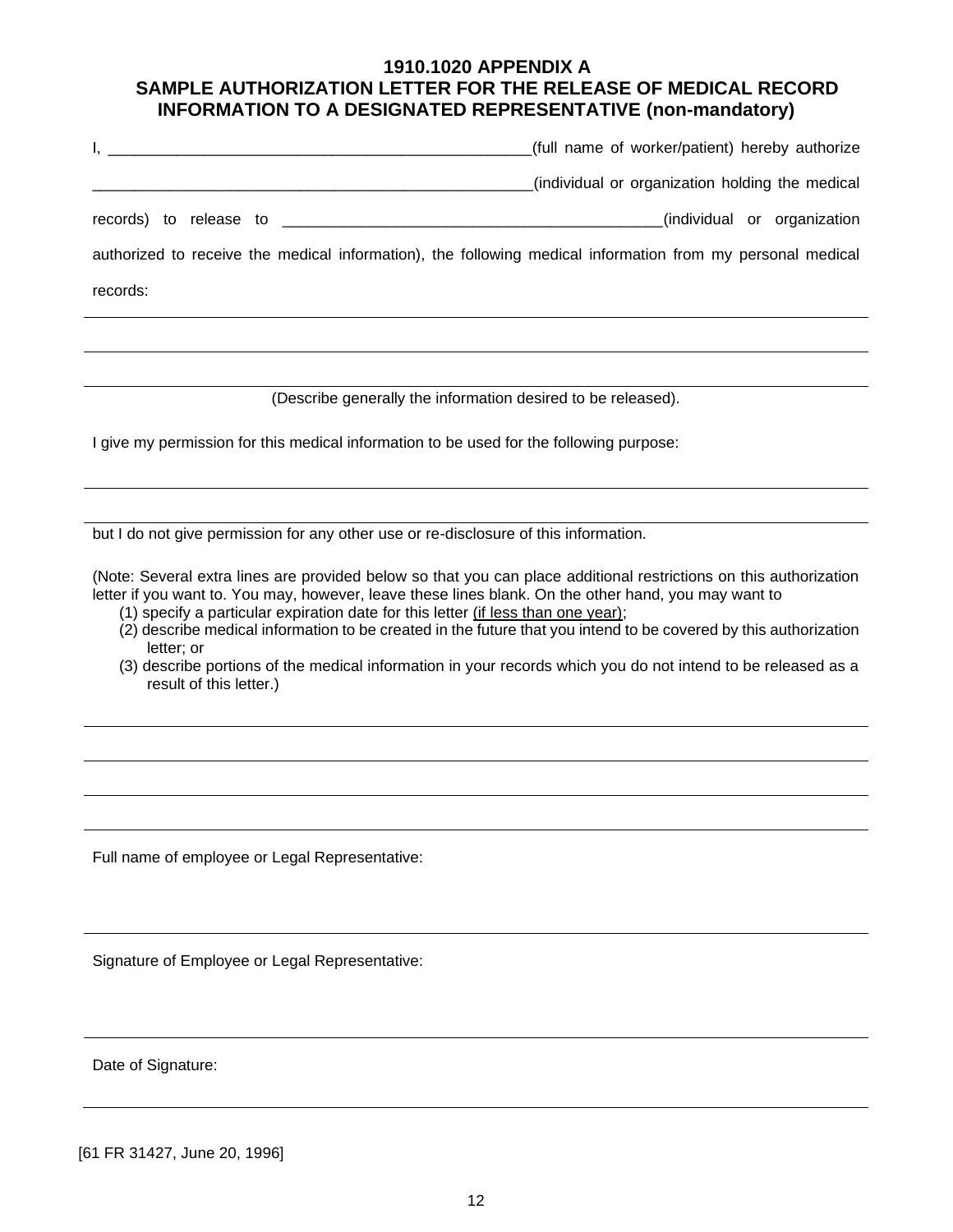## <span id="page-12-1"></span><span id="page-12-0"></span>**1910.1020 APPENDIX B AVAILABILITY OF MIOSHA REGISTRY OF TOXIC EFFECTS OF CHEMICAL SUBSTANCES (RTECS) (non-mandatory)**

The final standard, 29 CFR 1910.1020, applies to all employee exposure and medical records, and analyses thereof, of employees exposed to toxic substances or harmful physical agents (paragraph (b)(2)). The term "toxic substance or harmful physical agent" is defined by paragraph (c)(13) to encompass chemical substances, biological agents, and physical stresses for which there is evidence of harmful health effects. The regulation uses the latest printed edition of the National Institute for Occupational Safety and Health (NIOSH) Registry of Toxic Effects of Chemical Substances (RTECS) as one of the chief sources of information as to whether evidence of harmful health effects exists. If a substance is listed in the latest printed RTECS, the regulation applies to exposure and medical records (and analyses of these records) relevant to employees exposed to the substance.

It is appropriate to note that the final regulation does not require that employers purchase a copy of RTECS, and many employers need not consult RTECS to ascertain whether their employee exposure or medical records are subject to the rule. Employers who do not currently have the latest printed edition of the NIOSH RTECS, however, may desire to obtain a copy. The RTECS is issued in an annual printed edition as mandated by section 20(a)(6) of the Occupational Safety and Health Act (29 U.S.C. 669(a)(6)).

The introduction to the 1980 printed edition describes the RTECS as follows:

"The 1980 edition of the Registry of Toxic Effects of Chemical Substances, formerly known as the Toxic Substances list, is the ninth revision prepared in compliance with the requirements of Section 20(a)(6) of the Occupational Safety and Health Act of 1970 (Public Law 91-596). The original list was completed on June 28, 1971, and has been updated annually in book format. Beginning in October 1977, quarterly revisions have been provided in microfiche. This edition of the Registry contains 168,096 listings of chemical substances; 45,156 are names of different chemicals with their associated toxicity data and 122,940 are synonyms. This edition includes approximately 5,900 new chemical compounds that did not appear in the 1979 Registry.(p. xi)

"The Registry's purposes are many, and it serves a variety of users. It is a single source document for basic toxicity information and for other data, such as chemical identifiers and information necessary for the preparation of safety directives and hazard evaluations for chemical substances. The various types of toxic effects linked to literature citations provide researchers and occupational health scientists with an introduction to the toxicological literature, making their own review of the toxic hazards of a given substance easier. By presenting data on the lowest reported doses that produce effects by several routes of entry in various species, the Registry furnishes valuable information to those responsible for preparing safety data sheets for chemical substances in the workplace. Chemical and production engineers can use the Registry to identify the hazards which may be associated with chemical intermediates in the development of final products, and thus can more readily select substitutes or alternate processes which may be less hazardous. Some organizations, including health agencies and chemical companies, have included the NIOSH Registry accession numbers with the listing of chemicals in their files to reference toxicity information associated with those chemicals. By including foreign language chemical names, a start has been made toward providing rapid identification of substances produced in other countries.(p xi)

"In this edition of the Registry, the editors intend to identify "all known toxic substances" which may exist in the environment and to provide pertinent data on the toxic effects from known doses entering an organism by any route described.(p xi)

"It must be reemphasized that the entry of a substance in the Registry does not automatically mean that it must be avoided. A listing does mean, however, that the substance has the documented potential of being harmful if misused, and care must be exercised to prevent tragic consequences. Thus the Registry lists many substances that are common in everyday life and are in nearly every household in the United States. One can name a variety of such dangerous substances: prescription and non-prescription drugs; food additives; pesticide concentrates, sprays, and dusts; fungicides; herbicides, paints; glazes, dyes; bleaches and other household cleaning agents; alkalis; and various solvents and diluents. The list is extensive because chemicals have become an integral part of our existence."

The RTECS printed edition may be purchased from the Superintendent of Documents, U.S. Government Printing Office (GPO), Washington, DC 20402 (202-783-3238).

Some employers may desire to subscribe to the quarterly update to the RTECS which is published in a microfiche edition. An annual subscription to the quarterly microfiche may be purchased from the GPO (Order the "Microfiche Edition, Registry of Toxic Effects of Chemical Substances"). Both the printed edition and the microfiche edition of RTECS are available for review at many university and public libraries throughout the country. The latest RTECS editions may also be examined at the OSHA Technical Data Center, Room N2439 - Rear, United States Department of Labor, 200 Constitution Avenue, N.W., Washington, DC 20210 (202-523-9700), or at any OSHA Regional or Area Office (See, major city telephone directories under United States Government - Labor Department).